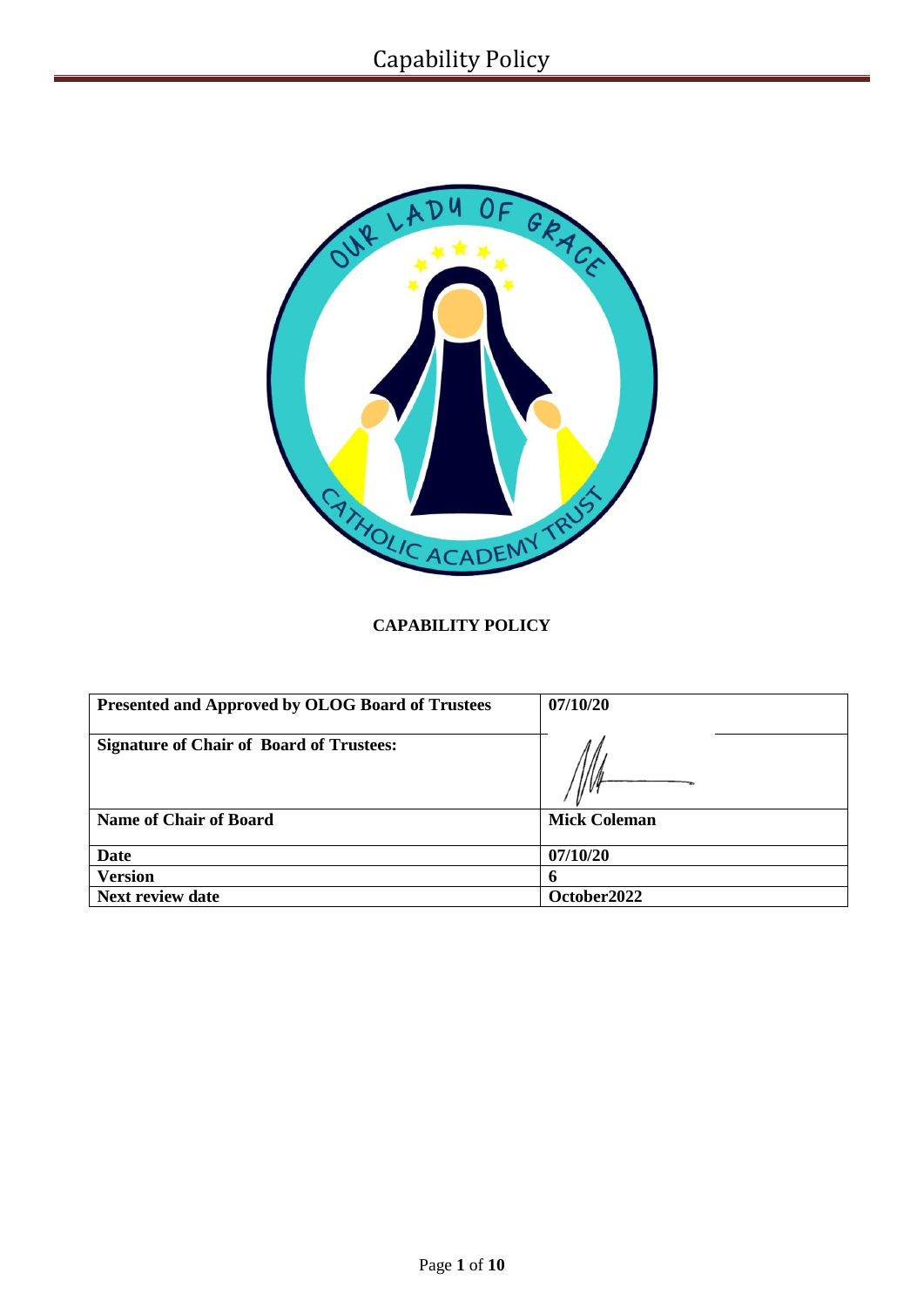### **DEFINITIONS:**

In this Capability Policy and Procedure, unless the context otherwise requires, the following expressions shall have the following meanings:

- i. 'Academy' means the academy named at the beginning of this Capability Policy and Procedures and includes all sites upon which the Academy undertaking is, from time to time, being carried out.
- ii. 'Academy Trust Company' means the company responsible for the management of the Academy and, for all purposes, means the employer of staff at the Academy.
- iii. 'Board' means the board of Directors of the Academy Trust Company.
- iv. 'Capability due to ill-health' means any health condition or any other physical or mental quality which results in unsatisfactory performance. In these cases, the Sickness Absence Policy and Procedure will apply.
- v. 'Capability due to lack of competence' means a lack of skill or aptitude leading to unsatisfactory performance. In these cases, this Capability Policy and Procedure will apply
- vi. 'Chair' means the Chair of the Board as appointed from time to time.
- vii. 'Clerk' means the Clerk to the Board as appointed from time to time.
- viii. 'Companion' means a willing work colleague not involved in the subject matter of the disciplinary proceedings against an employee under this Capability Policy and Procedure, or a trade union official, an accredited representative of a trade union or other professional association of which the employee is a member, who should be available for the periods of time necessary to meet the timescales under this Capability Policy and Procedure.
- ix. 'Diocesan Schools Commission' means the education service provided by the diocese in which the Academy is situated, which may also be known, or referred to, as the Diocesan Education Service.
- x. 'Directors' (hereafter referred to as Trustees) means trustees appointed to the Board from time to time.
- xi. 'Governing Board' means the body carrying out the employment functions of the Academy Trust Company in relation to the Academy and such term may include the Board and/or the Local Governing Body (LGB) of the Academy.
- xii. 'Governors' means (if appropriate to the context), the governors appointed and elected to the Local Governing Body, from time to time.
- xiii. 'Headteacher' means the most senior teacher in the Academy who is responsible for its management and administration. Such teacher may also be referred to as the Head of School or Principal.
- xiv. 'Local Governing Body' (LGB) means (if appropriate to the context), the Governors appointed to carry out specified functions in relation to the Academy as delegated by the Academy Trust Company.
- xv. 'Misconduct' means any action or inaction which may contravene the provisions of the employee's contract of employment, the rules laid down by the Academy Trust Company and/or any Professional Code of Conduct and Practice. In such cases the Disciplinary Policy and Procedure will apply and the Capability Policy and Procedure may also apply.
- xvi. 'Vice-Chair' means the Vice-Chair of the Board as elected from time to time.
- xvii. 'Working Day' means any day on which you would ordinarily work if you were a full-time employee. In other words, 'Working Day' will apply differently to teaching and non-teaching staff. However, part-time and full-time staff will not be treated differently for the purposes of implementing this Disciplinary Policy and Procedure.
- xviii. 'Working Week' means any week that you would ordinarily work.

#### Page **2** of **10**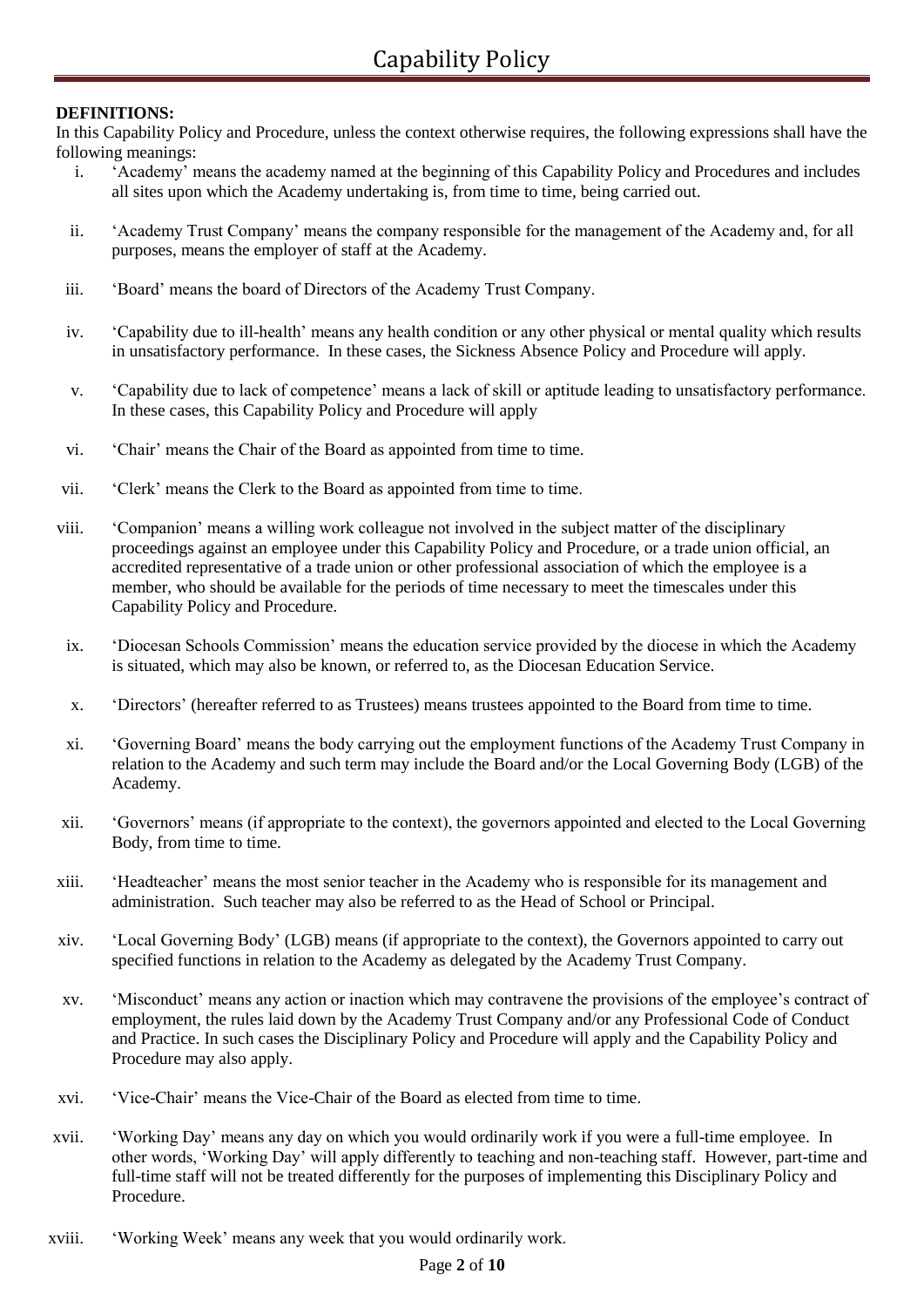### **1. SCOPE**

- 1.1 This Capability Policy and Procedure applies to you if you are an employee or worker at the Academy (hereinafter referred to as an "employee" or "you").
- 1.2 The purpose of this Capability Policy and Procedure is to establish a structure to support employees in improving their performance to the standards expected and to take appropriate action to address identified performance weaknesses, where there has not been sufficient improvement, following support being provided pursuant to the Appraisal Policy and Procedure.
- 1.3 This Capability Policy and Procedure shall be invoked when there is an identified need to address, with a view to remedying, capability due to lack of competence.
- 1.4 This Capability Policy and Procedure can be invoked by the Board or its delegate at any stage deemed appropriate although the expectation is that it will only be invoked after the procedure set out in the Appraisal Policy and Procedure has been fully exhausted.
- 1.5 An employee is entitled to have access, by arrangement, to their personnel file and to request the deletion of time-expired records in line with the provisions of the General Data Protection Regulation (GDPR) and the Data Protection Act 2018.
- 1.6 The Academy Trust Company delegates its authority in the manner set out in this policy.
- 1.7 There may be some occasions where an employee's lack of capability could also be described as misconduct. This Capability Policy and Procedure and the Academy Trust Company's Disciplinary Policy and Procedure may be used concurrently whilst the Academy Trust Company endeavours to ascertain if the employee's lack of capability is due to misconduct or lack of competence.
- 1.8 There may be occasions where an employee's lack of capability could relate to their health. This Capability Policy and Procedure may be used concurrently with the Academy Trust Company's Sickness Absence Policy and Procedure. In particular, if an employee is absent from work on sick leave following this Capability Policy and Procedure being invoked, the Academy Trust Company may use its Sickness Absence Policy and Procedure. However, the process of managing unsatisfactory performance due to capability will not necessarily cease where the employee is absent on the grounds of sickness.
- 1.9 The Academy Trust Company is committed to ensuring respect, objectivity, belief in the dignity of the individual, consistency of treatment and fairness in the operation of this Capability Policy and Procedure. This commitment extends to promoting equality of opportunity and eliminating unlawful discrimination throughout the Academy community which includes all of the academies in the Academy Trust Company's group.
- 1.10 This Capability Policy and Procedure offers opportunities to ensure justice for teachers, support staff and pupils alike and has the potential for the expression of Christian qualities such as honesty, self-knowledge, respect for others and their gifts, recognition of the needs and achievements of others, challenge of self and others, personal growth and openness.
- 1.11 This Capability Policy and Procedure can be invoked at any time during any Appraisal Period as defined in the Academy Trust Company's Appraisal Policy and Procedure. The expectation is that it will only be invoked after the procedure set out in the Appraisal Policy and Procedure has been fully exhausted.
- 1.12 The Capability Policy and Procedure does not form part of any other procedure but relevant information on capability, including the reports referred to in this Capability Policy and Procedure, may be taken into account in relation to the operation of other applicable policies and procedures.
- 1.13 The management of unsatisfactory performance and related investigations will be treated in confidence as far as possible by all parties involved at all stages of this Capability Policy and Procedure.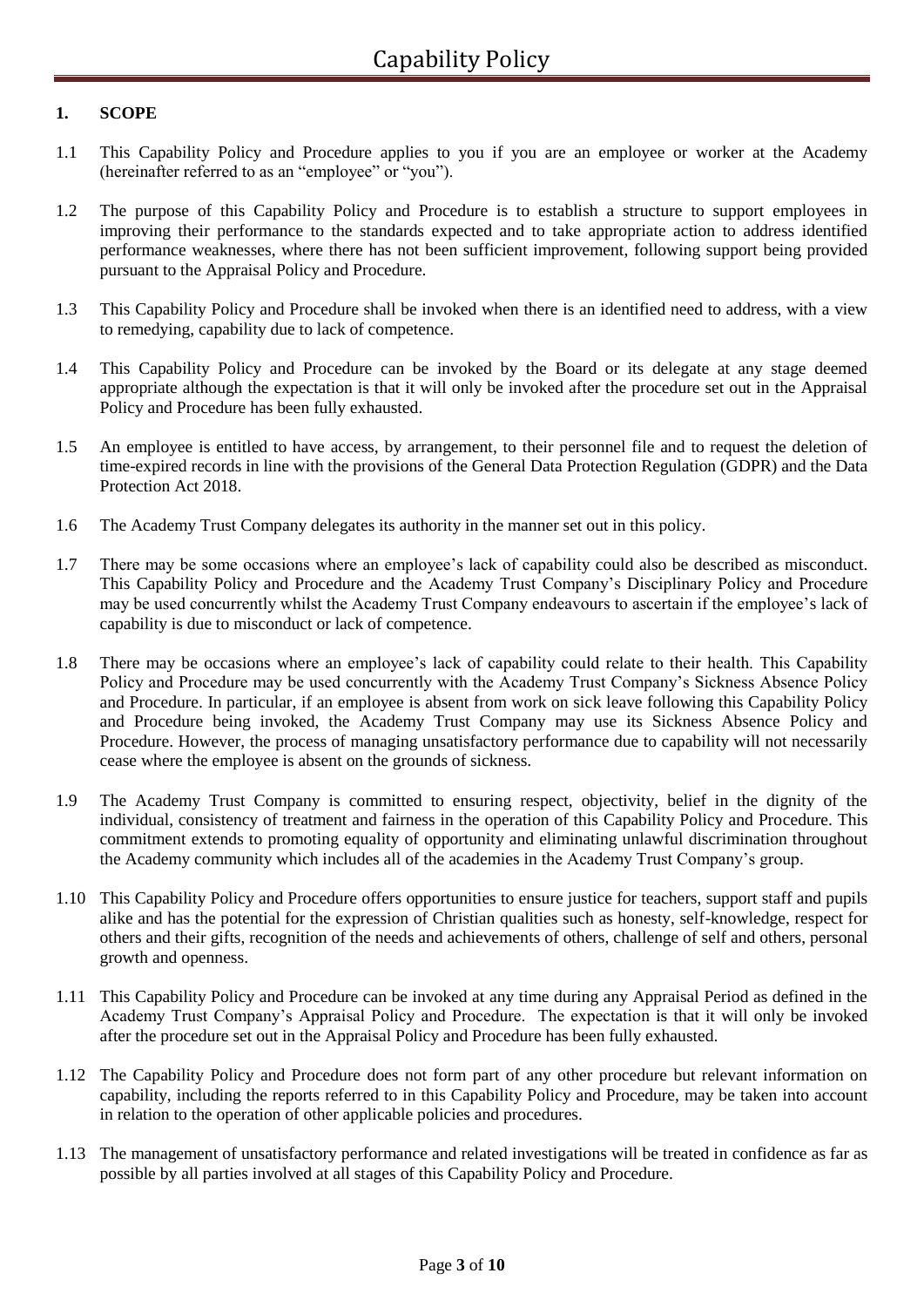1.14 The Academy Trust Company will maintain records of all interviews and reviews which take place under this Capability Policy and Procedure for a period of up to 12 months or longer where necessary and where there is an applicable lawful basis under the GDPR for extending the retention period. All data and evidence collected is to be shared between all the relevant parties, including the employee, and where there is an applicable lawful basis under the provisions of the GDPR.

### **2. CAPABILITY POLICY AND PROCEDURE – EMPLOYEES EXPERIENCING DIFFICULTIES**

- 2.1 This Capability Policy and Procedure should, except in exceptional circumstances, only be invoked where the measures set out in Paragraph 9 and Paragraph 10 (if an appeal is lodged) of the Academy Trust Company's Appraisal Policy and Procedure for Teachers and/or Paragraph 9 and Paragraph 10 (if an appeal is lodged) of the Academy Trust Company's Appraisal Policy and Procedure for Support Staff (as appropriate) have been exhausted; and
- a) the employee has made no improvement, or no sufficient improvement as required under the relevant Appraisal Policy and Procedure; and/or
- b) the employee is failing to improve despite feedback in relation to unsatisfactory performance; and
- c) a recommendation has been made under the relevant Appraisal Policy and Procedure that this Capability Policy and Procedure be invoked.
- 2.2 If a Headteacher is subject to this Capability Policy and Procedure they will normally continue to be responsible for the appraisal of staff at the Academy unless the Board determines that this is inappropriate.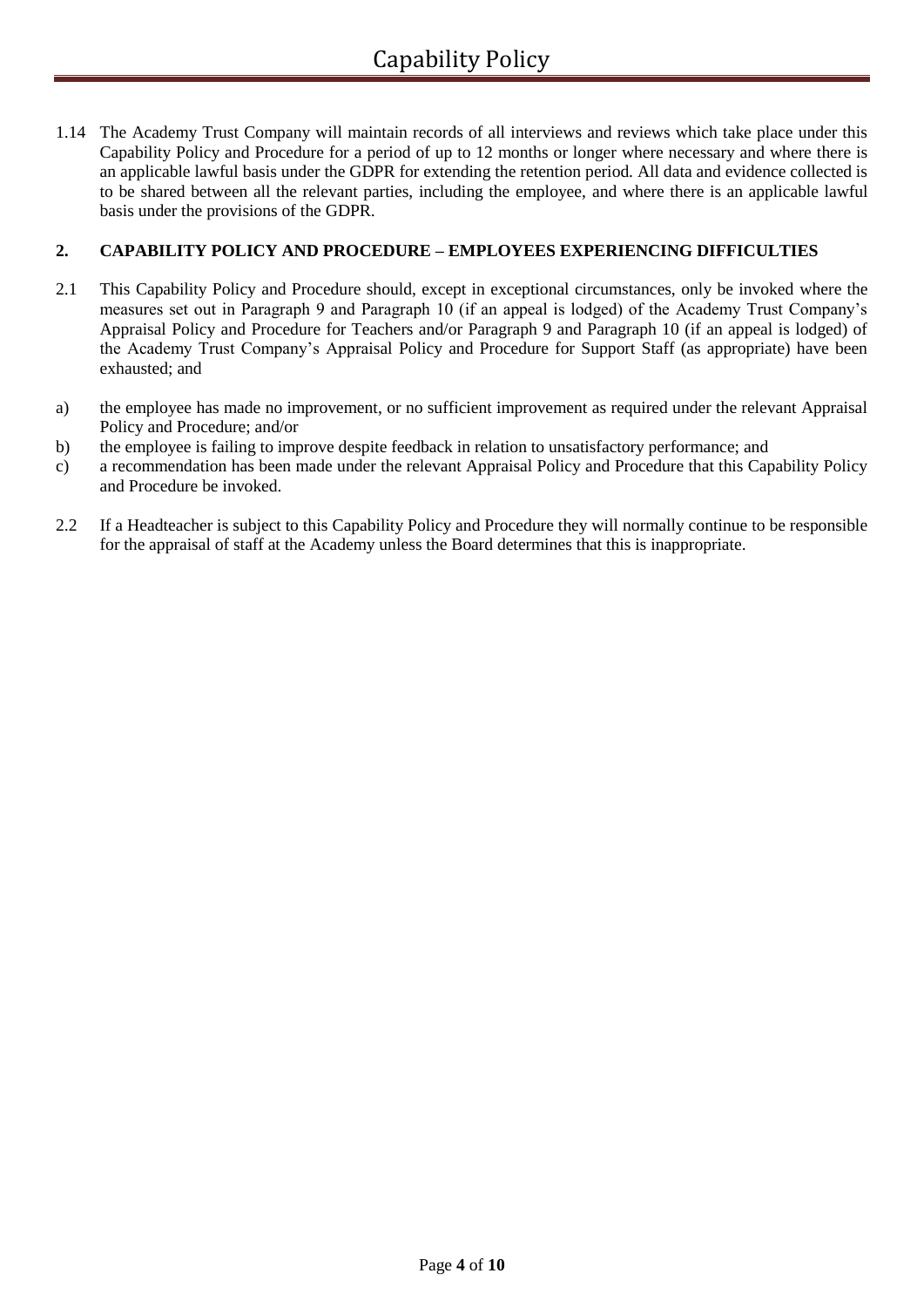## **3. CAPABILITY, FINAL CAPABILITY AND APPEAL MANAGER**

The table below sets out the persons to be appointed throughout the stages of this Capability Procedure depending on the person who is the subject of the capability proceedings:

| <b>Employee</b><br>Level                                                 | <b>First/Second</b><br>Capability<br>$Meeting – the$<br>Capability<br><b>Manager</b>                               | <b>Final Capability</b><br>$Meeting – the$<br><b>Final Capability</b><br><b>Manager</b> | <b>Appeal Manager</b><br>(re Written<br>Warnings)                                                    | <b>Appeal Manager</b><br>(re Dismissal)                                 |
|--------------------------------------------------------------------------|--------------------------------------------------------------------------------------------------------------------|-----------------------------------------------------------------------------------------|------------------------------------------------------------------------------------------------------|-------------------------------------------------------------------------|
| CAO                                                                      | <b>Chair of Trustees</b><br>or a non-staff<br>Trustee (other<br>than the Vice-<br>Chair) appointed<br>by the Chair | Trustees'<br><b>Capability Panel</b><br>appointed by the<br>Vice-Chair                  | A non-staff<br>Trustee (other<br>than the Chair or<br>Vice Chair)<br>appointed by the<br>Vice-Chair  | Trustees' Appeal<br>Panel appointed<br>by the Vice-<br>Chair            |
| Headteacher                                                              | LGB Chair or a<br>non-staff<br>governor (other<br>than the Vice-<br>Chair) appointed<br>by the Chair               | <b>LGB</b> Capability<br>Panel appointed<br>by the Vice-<br>Chair                       | A non-staff<br>governor (other<br>than the Chair or<br>Vice Chair)<br>appointed by the<br>Vice-Chair | Trustees'<br><b>Appeal Panel</b><br>appointed by the<br>Trustees' Chair |
| Other<br>Leadership<br>Spine and<br>School<br><b>Business</b><br>Manager | Headteacher                                                                                                        | <b>LGB</b> Capability<br>Panel appointed<br>by the LGB<br>Chair                         | A non-staff<br>governor (other<br>than the Chair or<br>Vice-Chair)<br>appointed by the<br>Vice-Chair | <b>LGB</b> Appeal<br>Panel* appointed<br>by the LGB Vice<br>Chair       |
| Other<br>Teaching<br><b>Staff</b>                                        | Headteacher or a<br>sufficiently<br>senior member<br>of staff<br>appointed by the<br>Headteacher                   | <b>LGB</b> Capability<br>Panel appointed<br>by the Chair                                | A non-staff<br>governor (other<br>than the Chair or<br>Vice-Chair)<br>appointed by the<br>Vice-Chair | <b>LGB</b> Appeal<br>Panel* appointed<br>by the LGB Vice<br>Chair       |
| Other<br><b>Support Staff</b>                                            | Headteacher or a<br>sufficiently<br>senior member<br>of staff<br>appointed by the<br>Headteacher                   | <b>LGB</b> Capability<br>Panel appointed<br>by the Chair                                | A non-staff<br>governor (other<br>than the Chair or<br>Vice-Chair)<br>appointed by the<br>Vice-Chair | <b>LGB</b> Appeal<br>Panel* appointed<br>by the LGB Vice<br>Chair       |

\*The LBG appeal panel should include a Trustee.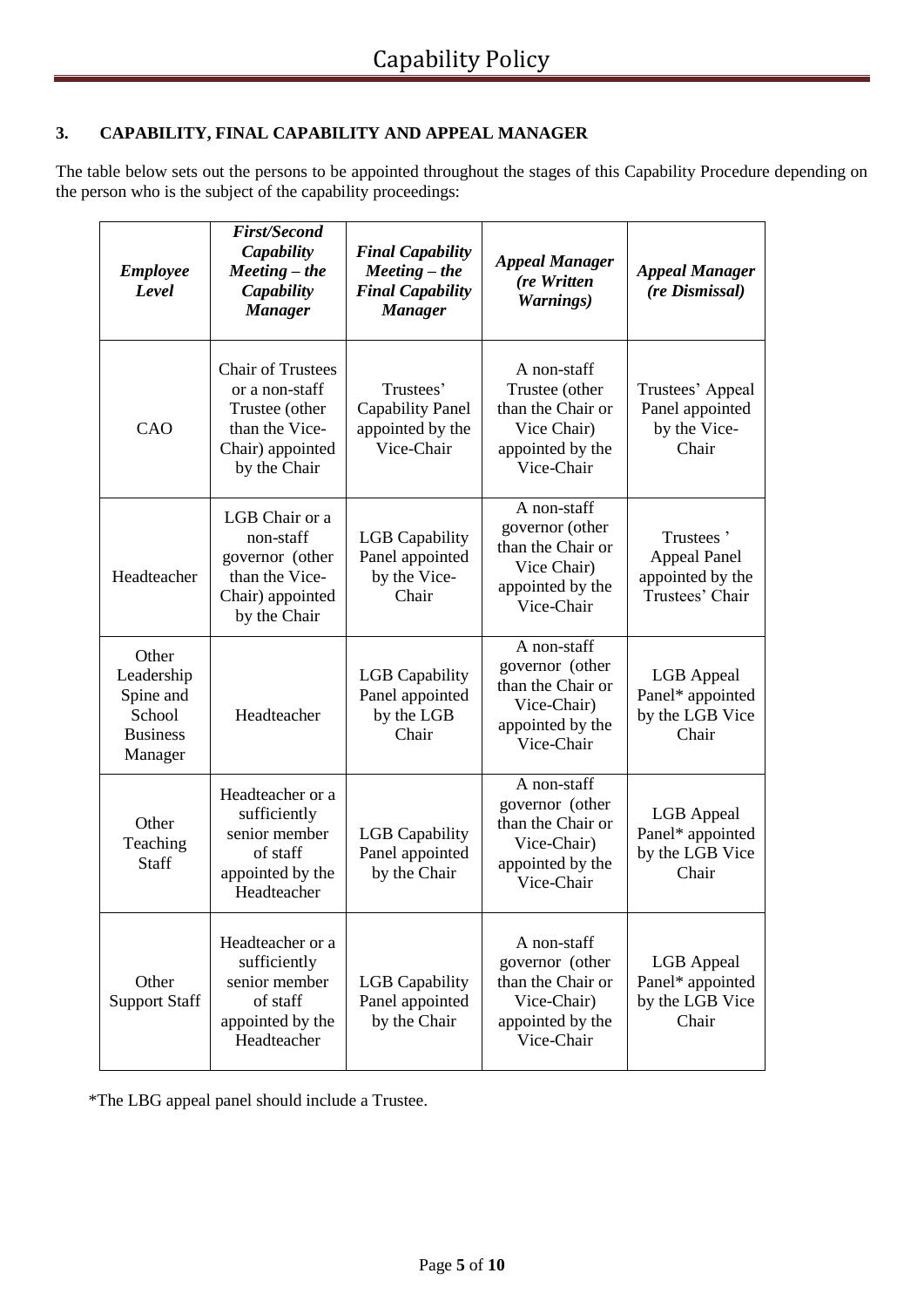### **4. FIRST CAPABILITY MEETING**

- 4.1 Where the Academy Trust Company has fully exhausted the Appraisal Policy and Procedure in accordance with Paragraph 2 above, including the appeals process under that Policy (if an appeal is lodged), the Academy Trust Company will appoint a Capability Manager in accordance with Paragraph 3 above. The Capability Manager will write to you inviting you to a First Capability Meeting. You will be given at least 5 Working Days' notice of such meeting. At the same time as sending you the letter inviting you to the First Capability Meeting, the Capability Manager will also send you a Performance Report which shall set out:
- a) what aspects of your performance are causing concern;
- b) what specific and achievable performance standards are expected of you; and
- c) the support that has been provided to you so far.
- 4.2 The Capability Manager's letter shall state that any documentation you wish to rely on during the First Capability Meeting must be submitted at least 2 Working Days prior to the First Capability Meeting.
- 4.3 At the First Capability Meeting you will have an opportunity to comment upon, offer an explanation and/or refute the contents of the Performance Report and to discuss the professional shortcomings identified, support and guidance required and how your performance will be monitored and supported going forward.
- 4.4 At the end of the First Capability Meeting, having considered your comments, if the Capability Manager concludes that your performance is satisfactory you will no longer be subject to this Capability Policy and Procedure and shall be notified in writing of the Capability Manager's decision, as soon as is reasonably practicable. The Academy Trust Company's Appraisal Policy and Procedure shall resume.
- 4.5 At the end of the First Capability Meeting, having considered your comments, if the Capability Manager concludes that your performance is unsatisfactory you will be given a First Written Warning and an Improvement and Support Plan will be drawn up in discussion with you as soon as is reasonably practicable, but no later than 5 Working Days following the First Capability Meeting. The Improvement and Support Plan will:
- a) detail the professional shortcomings identified;
- b) give clear guidance on the improved sustainable standard of performance needed to exit the capability procedure;
- c) explain the support that will be provided, and detail how your performance will be monitored and supported over a period of time, referred to in this Capability Policy and Procedure as the Assessment Period;
- d) identify a reasonable timetable for improvement and provide a date for the Second Capability Meeting to be held at the end of the Assessment Period; and
- e) state that failure to improve may lead to dismissal.
- 4.6 The length of the Assessment Period following a First Written Warning will be at least 4 Working Weeks and no more than 12 Working Weeks.
- 4.7 If the Assessment Period is less than 12 Working Weeks, at any time during the Assessment Period the timeframe may be extended by the Capability Manager to a maximum of 12 Working Weeks in total, if there is sufficient evidence that the employee is progressing towards achieving the standards required. You will be informed of any such extension in writing.
- 4.8 You may appeal against a First Written Warning by writing to the Clerk within 5 Working Days of the date of the First Written Warning.
- 4.9 An appeal will not delay the commencement of the Assessment Period.
- 4.10 In the case of a Headteacher, a First Written Warning will remain live for 12 months. In the case of all other employees a First Written Warning will remain live for 6 months. If within that 12 or 6 month period the employee's required standard of performance is not sustained, the Capability Manager will recommence the Capability Procedure at the stage it was previously concluded and you will be notified of this in writing.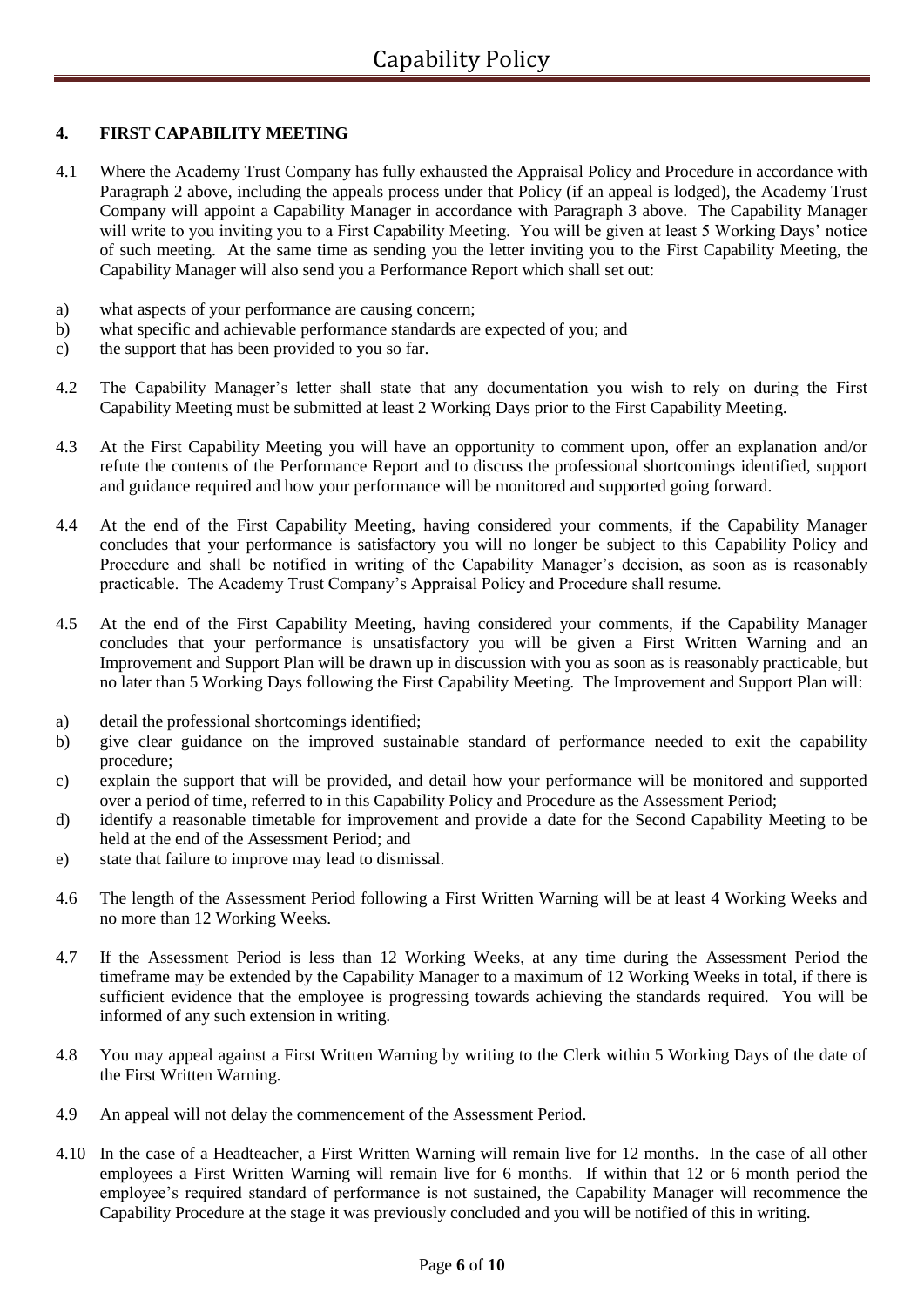### **5. SECOND CAPABILITY MEETING**

- 5.1 At least 5 Working Days prior to the Second Capability Meeting, the date of which will have been notified to you in accordance with Paragraph 4.5(d) above, the Capability Manager will send you an Updated Performance Report along with a letter reminding you of the date of the Second Capability Meeting. The Updated Performance Report will provide details of the assessments of your performance that have taken place during the Assessment Period, the support that has been provided to you and an evaluation of your performance at the end of the Assessment Period.
- 5.2 Any documentation you wish to rely on during the Second Capability Meeting must be submitted at least 2 Working Days prior to the Second Capability Meeting.
- 5.3 At the Second Capability Meeting you will have an opportunity to comment upon, explain and/or refute the contents of the Updated Performance Report, to discuss any continuing professional shortcomings, support and guidance required and how your performance will be monitored and supported going forward.
- 5.4 The Capability Manager will confirm the outcome of the Second Capability Meeting in writing within 5 Working Days of the date of such meeting.
- 5.5 Where the Capability Manager concludes, at the end of the Second Capability Meeting, that the standard of your performance is satisfactory you will no longer be subject to this Capability Policy and Procedure. The Academy Trust Company's Appraisal Policy and Procedure shall resume. However, if the required standard of performance is not sustained during the life of the First Written Warning, the Capability Manager will recommence the Capability Procedure at the stage it was previously concluded and you will be notified of this in writing.
- 5.6 Where the Capability Manager concludes, at the end of the Second Capability Meeting, that some progress has been made and that with a further period of monitoring an acceptable level of performance will be achieved, the Capability Manager may determine that you should be subject to an Additional Assessment Period of up to 4 Working Weeks. If at the end of this Additional Assessment Period, the Capability Manager concludes that your performance is satisfactory, you will no longer be subject to this Capability Policy and Procedure. The Academy Trust Company's Appraisal Policy and Procedure shall resume. However, if the required standard of performance is not sustained during the life of the First Written Warning, the Capability Manager will recommence the Capability Procedure at the stage where it was previously concluded and you will be notified of this in writing.
- 5.7 Where the Capability Manager concludes, at the end of the Second Capability Meeting, or at the end of the Additional Assessment Period referred to in Paragraph 5.6 above, that no, or no sufficient, improvement has been made so that your performance remains unsatisfactory, you will be given a Final Written Warning setting a Further Assessment Period of 4 Working Weeks and notifying you of the date for a Final Capability Meeting to be held at the end of the Further Assessment Period. You will be informed that failure to make satisfactory sustainable improvement during such Further Assessment Period may result in your dismissal.
- 5.8 You may appeal against a Final Written Warning by writing to the Clerk within 5 Working Days of the date of the Final Written Warning.
- 5.9 An appeal will not delay the commencement of the Further Assessment Period.
- 5.10 A Final Written Warning for all employees will remain live for 12 months and if, within that 12 months, the required standard of performance is not sustained the Capability Manager will recommence the Capability Procedure at the stage it was previously concluded and you will be notified of this in writing.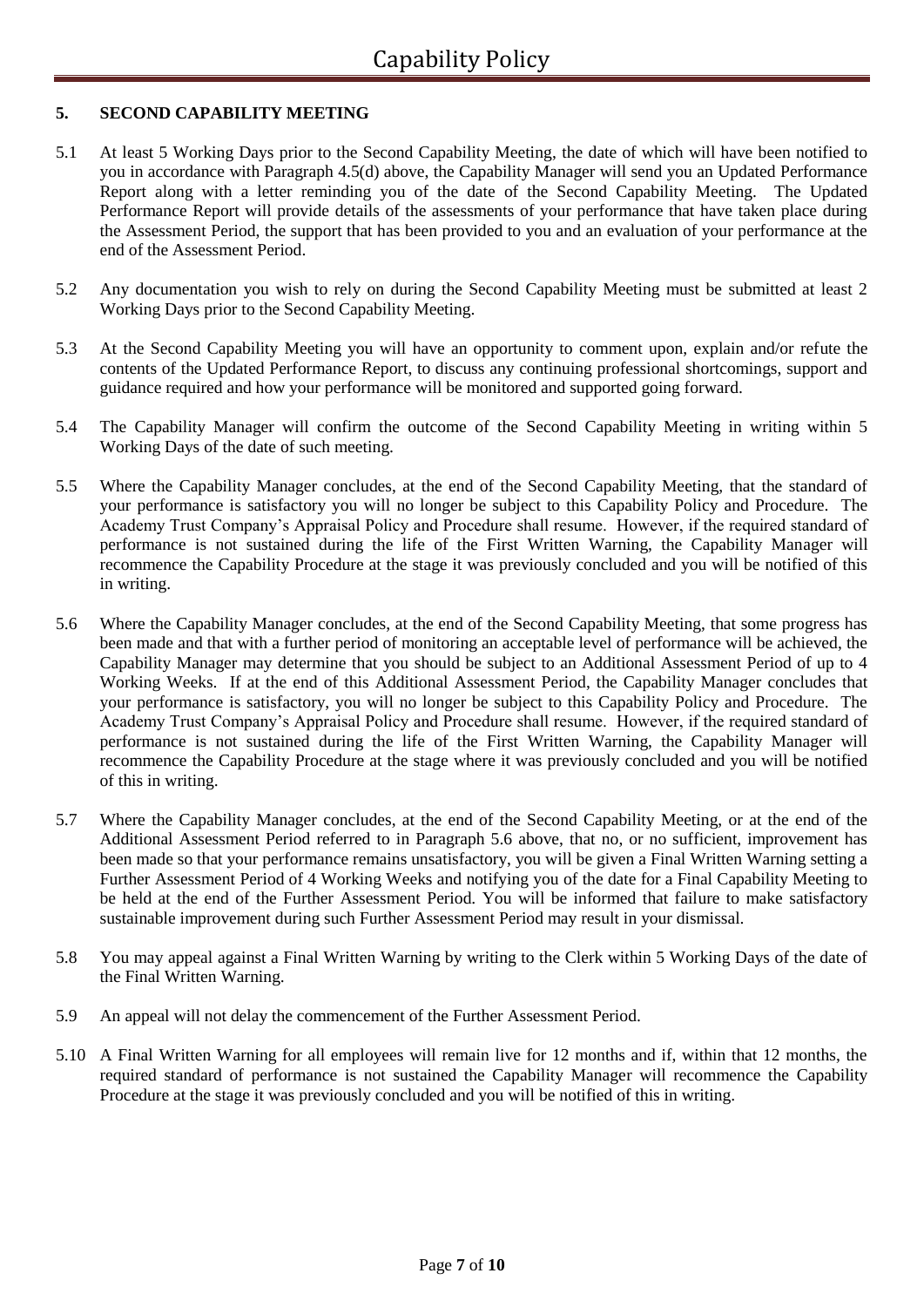### **6. FINAL CAPABILITY MEETING**

- 6.1 At least 5 Working Days prior to the Final Capability Meeting which you will have been invited to in accordance with Paragraph 5.7 above, the Final Capability Manager will send you a Final Performance Report along with a letter reminding you of the date of the Final Capability Meeting. The Final Performance Report shall contain an evaluation of your performance and will detail any support provided during the Further Assessment Period.
- 6.2 Any documentation you wish to rely on during the Final Capability Meeting must be submitted at least 2 Working Days prior to the Final Capability Meeting.
- 6.3 At the Final Capability Meeting you will have an opportunity to comment upon, explain and/or refute the contents of the Final Performance Report and to discuss any continued professional shortcomings.
- 6.4 The Final Capability Manager will confirm the outcome of the Final Capability Meeting in writing within 5 Working Days of the date of such meeting.
- 6.5 Where the Final Capability Manager concludes that the standard of performance is satisfactory you will no longer be subject to this Capability Policy and Procedure. The Academy Trust Company's Appraisal Policy and Procedure shall resume. However, if the required standard of performance is not sustained during the life of the Final Written Warning, the Final Capability Manager will recommence the Capability Procedure at the stage where it was previously concluded and you will be informed of this in writing.
- 6.6 Where the Final Capability Manager concludes that your performance remains unsatisfactory and is not capable of sustainable improvement, the Final Capability Manager may recommend to the Academy Trust Company that your employment is terminated in accordance with your contract of employment and the Academy Trust Company will take appropriate steps to terminate your employment with notice. Alternative sanctions may also be considered, for example, redeployment, or demotion to a lower graded role, by mutual agreement. Alternative employment in these circumstances does not have to be in equivalent terms and conditions to the current post and protection of salary will not apply. A decision to dismiss will always be the last resort.
- 6.7 You may appeal against a decision to dismiss you with notice by writing to the Clerk within 10 Working Days of the date of the notice of termination.
- 6.8 An appeal will not delay the commencement of the notice period.
- 6.9 In the event that your employment is terminated in accordance with Paragraph 6.6 above:
- (a) if your contract of employment contains a garden leave clause the Academy Trust Company may exercise that clause so that you are not required to attend the Academy during the notice period but remain employed and so bound by the terms of your contract of employment until the expiry of the notice period; or
- (b) if your contract of employment contains a payment in lieu of notice clause the Academy Trust Company may exercise that clause to bring your contract to an end with immediate effect.

### **7. APPEALS AGAINST DECISIONS MADE BY CAPABILITY MANAGER AND/OR FINAL CAPABILITY MANAGER**

- 7.1 An appeal against a decision of the Capability Manager or Final Capability Manager can be made at each stage of the procedure set out at Paragraphs 4, 5 and 6 above.
- 7.2 In all cases, your appeal letter must set out the grounds of your appeal in detail. When preparing your appeal letter, you may wish to consider the following grounds:
- (a) That the action taken was unfair;
- (b) That this Capability Policy and Procedure was applied defectively or unfairly;
- (c) That new evidence has come to light which was not available when the relevant decision was made by the Capability Manager or Final Capability Manager;
- (d) That the sanction was overly harsh in all the circumstances.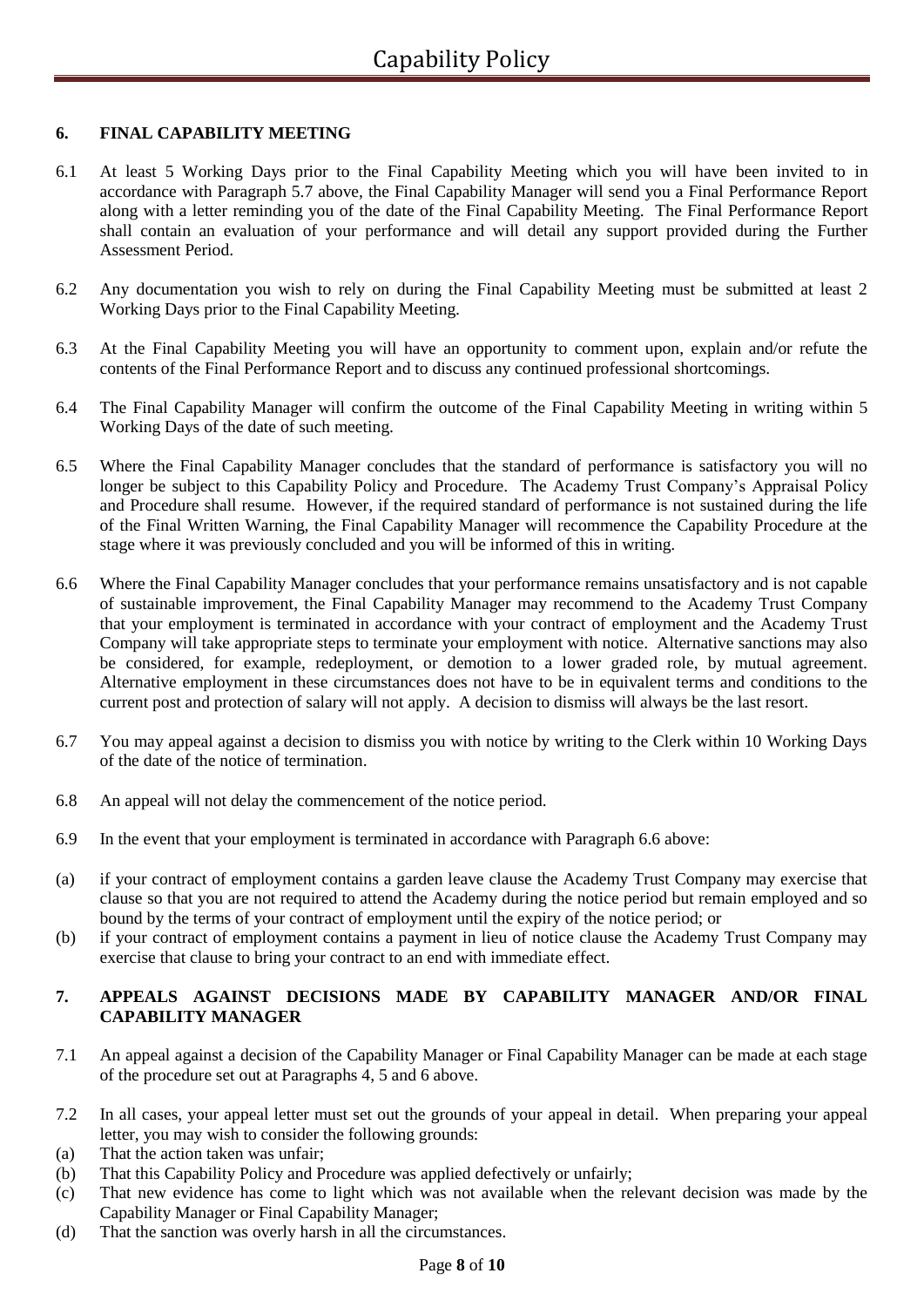- 7.3 Appeals will be heard by the relevant Appeal Manager appointed in accordance with Paragraph 3 within 20 Working Days of the Clerk receiving your appeal letter.
- 7.4 You will be given 5 Working Days written notice of an Appeal Meeting and the Appeal Manager will confirm in this notice what evidence will be relied upon at the Appeal Meeting and whether the evidence will be written or oral. If written evidence is to be relied upon you will be provided with copies of such evidence with notice of the meeting in order to enable you to prepare for the Appeal Meeting. If oral evidence is to be relied upon at the Appeal Meeting, you will be given details of who will be in attendance. You will be able to provide evidence prior to the Appeal Meeting provided that such evidence is submitted at least 2 Working Days prior to the Appeal Meeting.
- 7.5 You will be given an opportunity to comment on the evidence provided during the Appeal Meeting whether such evidence is given in writing or orally. The Appeal Manager will consider the evidence provided by you and by the Capability Manager or Final Capability Manager (as appropriate) in order to determine whether the relevant decision was fair and reasonable.
- 7.6 The Appeal Manager will confirm the outcome of the Appeal Meeting in writing to you within 5 Working Days of the date of the Appeal Meeting. The decision of the Appeal Manager is final and there will be no further right of appeal. The potential outcomes of an Appeal Meeting are that:
- (a) the Appeal Manager may uphold the decision of the Capability Manager or Final Capability Manager; or
- (b) the Appeal Manager may uphold the employee's appeal, overturn the decision of the Capability Manager or Final Capability Manager and refer the matter back to the Capability Manager or Final Capability Manager for reconsideration.
- 7.7 Should an appeal against dismissal be successful, you will be reinstated with no break in your continuous service.

#### **8. LGB & TRUSTEES' PANELS**

- 8.1 LGB and Trustees' Capability and Appeal Panels shall comprise three non-staff LGB members or Trustees not previously involved in the matter and shall not comprise the Chair or Vice-Chair unless there are insufficient numbers of non-staff LGB members / Trustees not previously involved in the matter, in which case the Chair and/or Vice-Chair may be appointed to a Trustees' Capability or Appeal Panel.
- 8.2 In the event that there are insufficient numbers of Trustees available to participate in a Trustees' Capability or Appeal Panel, the Academy Trust Company may appoint associate members solely to participate in the appropriate Trustees' Capability or Appeal Panel on the recommendation of the Diocesan Schools Commission.

#### **9. COMPANION**

- 9.1 If you are the subject of any Capability Meeting you may be accompanied by a Companion.
- 9.2 You must let the relevant Manager know who your Companion will be at least one Working Day before the relevant meeting.
- 9.3 If you have any particular reasonable need, for example, because you have a disability, you can also be accompanied by a suitable helper.
- 9.4 Your Companion can address the meeting in order to:
- (a) put your case;
- (b) sum up your case;
- (c) respond on your behalf to any view expressed at the meeting; and
- (d) ask questions on your behalf.
- 9.5 Your Companion can also confer with you during the meeting.